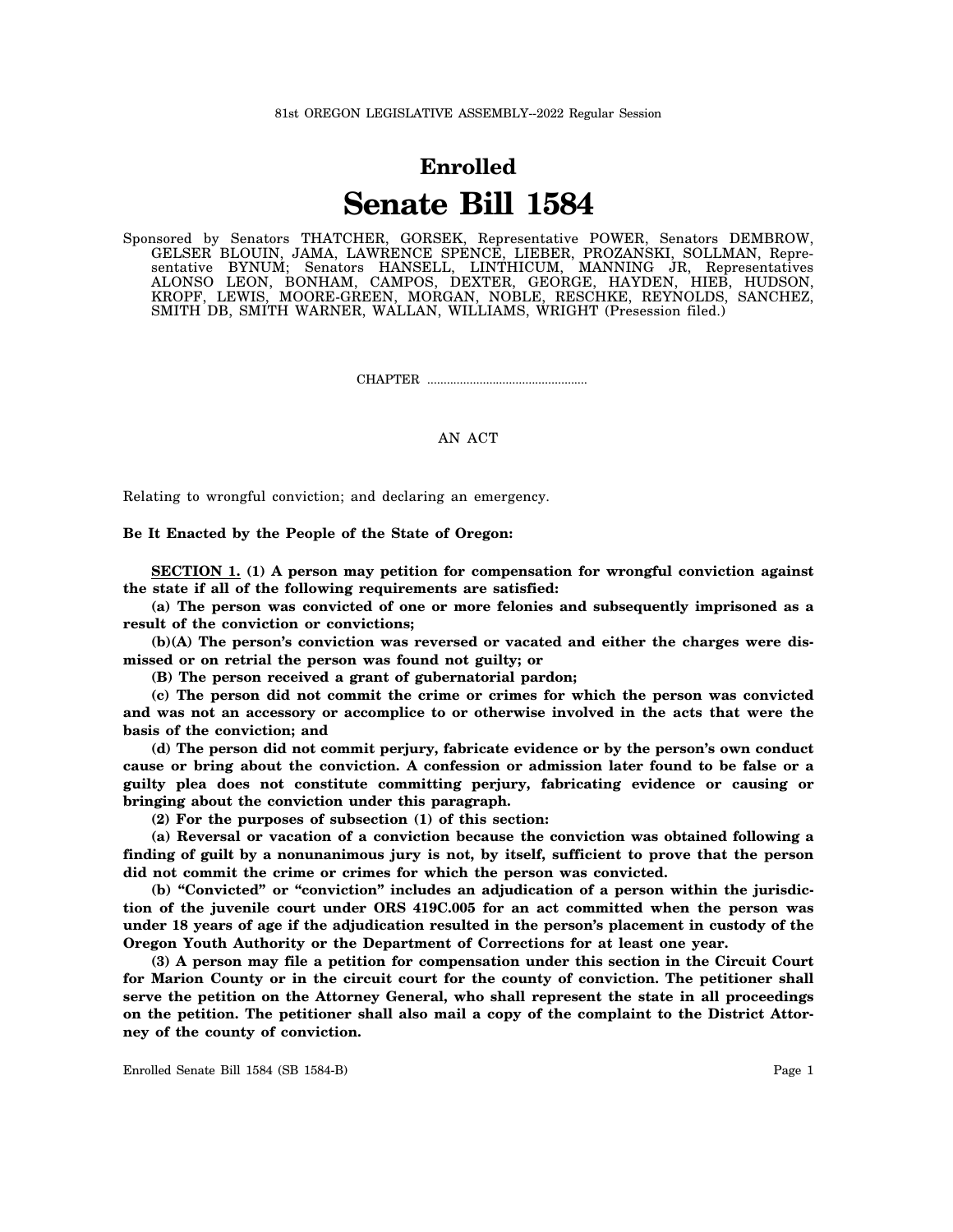**(4)(a) A petition under this section is a civil action. The Oregon Rules of Civil Procedure and the Oregon Evidence Code apply to a petition under this section unless otherwise specified in this section.**

**(b) The court, in exercising its discretion regarding the weight and admissibility of evidence submitted under this section, may in the interest of justice give due consideration to difficulties of proof caused by the passage of time, the death or unavailability of witnesses, the destruction of evidence or other factors not caused by a petitioner or those acting on a petitioner's behalf. The court may not diminish the petitioner's burden of proof as set forth in subsection (5)(a) of this section.**

**(c) The fact finder in a proceeding under this section may receive proof by declarations, depositions, oral testimony or other competent evidence, including but not limited to transcripts of testimony or documents and evidence filed with the court in any proceeding that gave rise to the conviction, reversal or vacation of the conviction, or from retrial following reversal.**

**(5)(a) If a petitioner proves the elements of subsection (1) of this section by a preponderance of the evidence, the court shall enter a judgment awarding damages as follows:**

**(A) Except as provided in paragraph (b) of this subsection, \$65,000 for each year of imprisonment, as adjusted under subsection (8) of this section; and**

**(B) \$25,000, as adjusted under subsection (8) of this section, for each additional year served on parole or post-prison supervision or each additional year the petitioner was required to register as a sex offender, whichever is greater.**

**(b) A petitioner is not entitled to damages for any period of incarceration during which the petitioner was concurrently serving a sentence for a conviction of another crime for which the petitioner was lawfully incarcerated.**

**(c) Punitive damages may not be awarded under this section.**

**(6)(a) Except as provided in paragraph (b) of this subsection, the court shall order that an award under subsection (5) of this section be paid as a combination of an initial payment not to exceed \$100,000 or 25 percent of the award, whichever is greater, and the remainder as an annuity not to exceed \$80,000 per year. The petitioner shall designate a beneficiary or beneficiaries for the annuity.**

**(b) The court may order that the award be paid in one lump sum if the court finds that it is in the best interests of the petitioner.**

**(7) In addition to the damages awarded under subsection (5) of this section, the court:**

**(a) Shall award to the petitioner reasonable attorney fees and costs incurred in connection with a petition filed under this section;**

**(b) Shall award to the petitioner reimbursement for all restitution, assessments, fees, court costs and all other sums paid by the petitioner as required by pretrial orders, incarceration, and the judgment and sentence in any proceeding that gave rise to the conviction, reversal or vacation of the conviction, or from retrial following reversal; and**

**(c) May award to the petitioner access to existing state, local or other programs that provide services, including, but not limited to, counseling, housing assistance, eligibility for medical assistance as defined in ORS 414.025, educational assistance, job training, legal services to regain custody of children, assistance with food and transportation and personal financial literacy assistance, as appropriate.**

**(8) Beginning in 2023, and every year thereafter, the State Court Administrator shall determine the percentage increase or decrease in the cost of living for the previous calendar year, based on changes in the Consumer Price Index for All Urban Consumers, West Region (All Items), as published by the Bureau of Labor Statistics of the United States Department of Labor. On or before July 1 of the year in which the State Court Administrator makes the determination required by this subsection, the State Court Administrator shall adjust the amounts prescribed under subsection (5) of this section for the following calendar year by multiplying the amounts applicable to the calendar year in which the adjustment is made by**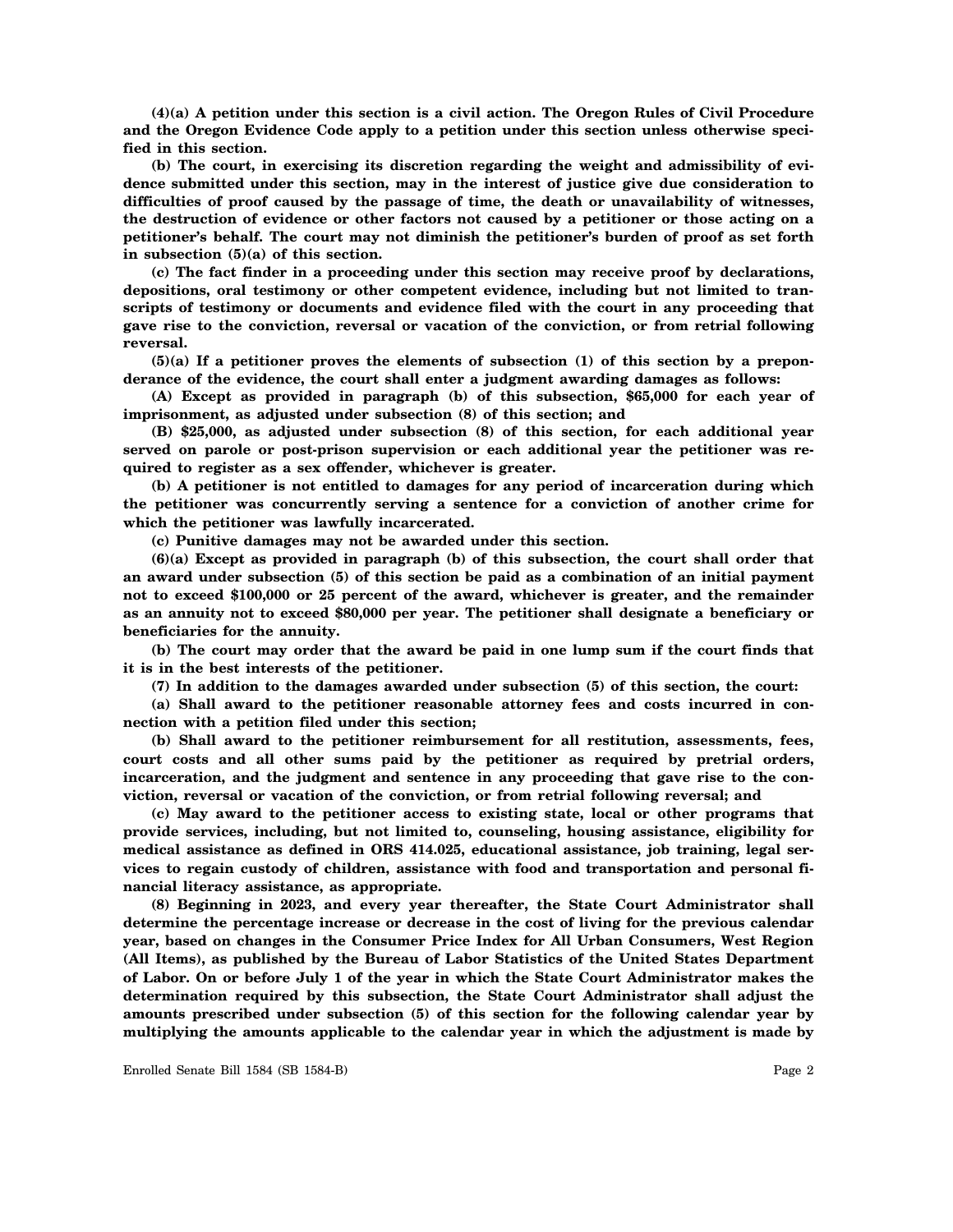**the percentage amount determined under this subsection. The adjustment may not exceed three percent for any year. The State Court Administrator shall round the adjusted limitation amount to the nearest \$100, but the unrounded amount shall be used to calculate the adjustments to the amounts in subsequent calendar years. The adjusted amounts become effective on July 1 of the year in which the adjustment is made, and apply to all petitions filed under this section on or after July 1 of that year and before July 1 of the subsequent year.**

**(9)(a) If, on the date a judgment is entered under subsection (5) of this section, the petitioner has won a monetary award against a public body as defined in ORS 174.109 in a separate civil action related to the same subject, or has entered into a settlement agreement with a public body as defined in ORS 174.109 related to the same subject, the amount of economic damages awarded in the separate action or received in the settlement agreement, less any sums paid to litigate the other civil action or obtain the settlement agreement, including, but not limited to, attorney fees, costs and expert fees, shall be deducted from the sum of money to which the petitioner is entitled under this section. The court shall include in the judgment an award to the state of any amount deducted pursuant to this subsection.**

**(b) If paragraph (a) of this subsection does not apply and if, after the date the judgment is entered under subsection (5) of this section, the petitioner wins a monetary award against a public body as defined in ORS 174.109 in a separate civil action related to the same subject, or enters into a settlement agreement with a public body as defined in ORS 174.109 related to the same subject, the petitioner shall reimburse the state for the sum of money paid under the judgment entered under subsection (5) of this section, less any sums paid to litigate the other civil action or obtain the settlement agreement, including, but not limited to, attorney fees, costs and expert fees. A reimbursement required under this subsection may not exceed the amount of the economic damages awarded in the separate civil action or received in the settlement agreement.**

**(c) An award under this section shall not be offset by any expenses incurred by a public body as defined in ORS 174.109 to secure the petitioner's custody or conviction, or to feed, clothe, house or provide medical services to the petitioner as a result of the petitioner's incarceration.**

**(10) Compensation awarded as a result of a petition for compensation for wrongful conviction under this section is excluded from gross income and is not subject to taxation.**

**(11) A petition under this section is not subject to ORS 30.260 to 30.300.**

**(12)(a) If the petitioner prevails on a petition under this section, the petitioner may request that judgment include a certificate of innocence finding that the petitioner was innocent of all crimes for which the petitioner was wrongfully convicted.**

**(b) Upon entry of a judgment granting a petition under this section, the court shall order the associated convictions and arrest records be set aside and sealed from all applicable state and federal systems pursuant to this subsection. The court shall enter the set aside order regardless of whether the petitioner has other criminal convictions or pending criminal cases.**

**(13) Notwithstanding ORS 12.115, a petition under this section must be filed no later than two years after:**

**(a) The date of dismissal of the criminal charges against the petitioner or finding of not guilty on retrial, whichever is later; or**

**(b) The grant of pardon to the petitioner.**

**(14) Any party to a proceeding under this section may appeal from the judgment of the circuit court on a petition filed under this section by filing a notice of appeal within the time and in the manner specified in ORS chapter 19 for civil appeals to the Court of Appeals. Any party filing a notice of appeal under this subsection must note in the notice of appeal that the case is subject to this subsection. For purposes of any appeals under this section, the Attorney General shall represent the state in all appellate proceedings. The party filing the**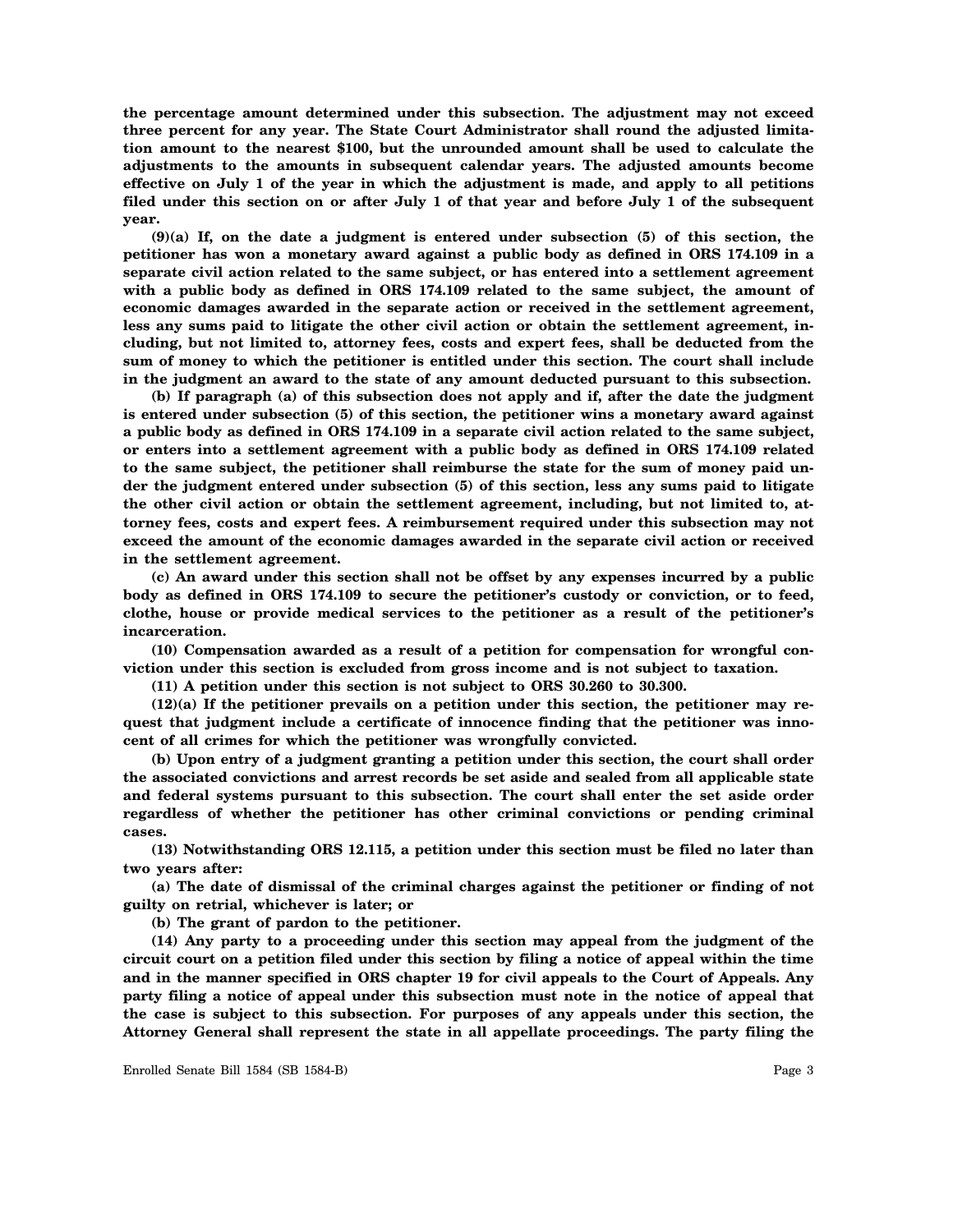**notice of appeal shall serve the notice of appeal on the Attorney General and on the district attorney for the county of conviction.**

**(15) This section does not preclude the Department of Corrections from providing reentry services to a petitioner under this section that are provided to other persons, including, but not limited to, financial assistance, housing assistance, mentoring and counseling. Services may be provided while an action is pending and after any judgment is entered, as appropriate for the petitioner.**

**SECTION 2. (1) A person may not file a petition under section 1 of this 2022 Act unless notice of petition is given as required by this section.**

**(2) Notice of petition shall be given within 180 days after the date on which the charges were dismissed, the person was found not guilty on retrial or the person received a grant of pardon. The period of time shall not include the period, not exceeding 90 days, during which the person is unable to give notice because of injury or because of minority, incompetency or other incapacity.**

**(3) Notice of petition required by this section is satisfied by:**

**(a) Formal notice of petition as provided in subsection (4) of this section;**

**(b) Filing of a petition under section 1 of this 2022 Act by or on behalf of the person within the applicable period of time provided in subsection (2) of this section;**

**(c) Notice of claim under ORS 30.275 for any action against a public body, as defined in ORS 174.109, or any officer, employee or agent of the public body arising out of the facts and circumstances that gave rise to the wrongful conviction; or**

**(d) Payment of compensation for wrongful conviction by or on behalf of the state at any time.**

**(4) Formal notice of petition is a written communication from a claimant or representative of a claimant containing:**

**(a) A statement that a petition for wrongful conviction under section 1 of this 2022 Act is or will be filed;**

**(b) The date on which the charges were dismissed, the person was found not guilty on retrial or the person received a grant of pardon; and**

**(c) The name of the claimant and the mailing address to which correspondence concerning the petition may be sent.**

**(5) Notice is sufficient where the communication is such that a reasonable person would conclude that a particular person intends to assert a claim against the state arising out of wrongful conviction.**

**(6) Formal notice of petition shall be given by mail, electronic mail or personal delivery to the office of the Director of the Oregon Department of Administrative Services. Service by mail is complete on mailing, and service by electronic mail is complete on sending.**

**(7) Failure to provide timely notice shall not be a bar to suit if good cause for the failure is shown. Good cause shall not be unreasonably withheld.**

**(8) At the time of judgment after a person's conviction is reversed or vacated, and either the charges are dismissed or on retrial the person is found not guilty, as described in section 1 (1)(b)(A) of this 2022 Act, the court shall advise the person of the right to file a notice within 180 days under this section. If the person is not present, the court shall advise the person in writing of the right to file a notice within 180 days under this section.**

**SECTION 3. (1) Notwithstanding the statute of limitations set forth in section 1 of this 2022 Act, a person convicted, imprisoned and released from custody before the effective date of this 2022 Act may file a petition under section 1 of this 2022 Act no later than two years after the effective date of this 2022 Act.**

**(2) Notwithstanding the notice requirement set forth in section 2 of this 2022 Act, a person convicted, imprisoned and released from custody before the effective date of this 2022 Act may provide notice of petition under section 2 of this 2022 Act no later than 180 days after the effective date of this 2022 Act.**